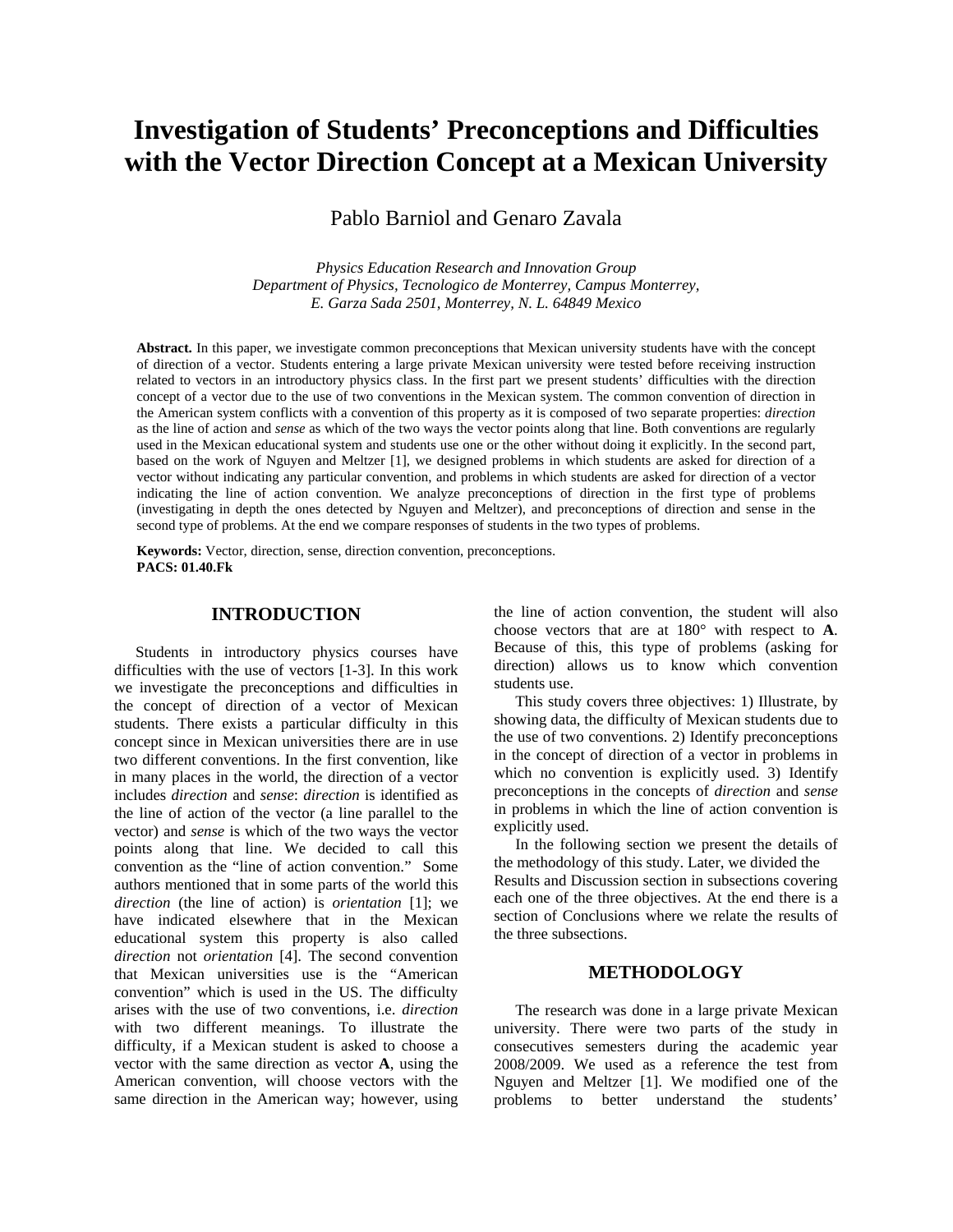preconceptions. In the first semester 353 students in an Introduction to Physics (IP) course participated taking our test with open-ended problems before any instruction of vectors. From these results, we designed multiple choice problems which were used in the second semester. The test was administered to 230 students as pre and 199 as post in IP. In this period, interviews were randomly implemented with IP students before and after instruction to inquire more deeply into student understanding [5]. The test was also administered, in this second semester, to 159 students of a calculus-based type course of Electricity and Magnetism (EM) at the end of their course. EM is the last introductory physics course students take in this institution. These students have been using the two conventions without explicitly knowing it. In the two semesters the problems were administered in Spanish.

### **RESULTS AND DISCUSSION**

This section is divided into three subsections where each subsection addresses one of the three objectives above.

## **1. Difficulty Due to the Use of Two Conventions**

In this subsection we show the difficulty with the direction concept due to the use of two conventions. A problem from Nguyen and Meltzer [1] was used. To avoid asking for any of the two conventions, the statement asked only for "direction". See Fig. 1.

A vector  $\vec{A}$  is shown. Next, there is a list of vectors. Which  $A$  vector  $\overline{A}$  is shown, ivext, there is a list of vector.

#### **FIGURE 1.** Problem 1.

To illustrate the difficulty due to the use of two convections, let´s compare the results obtained with IP (pre and post) and EM students who use the line of action convention (by choosing **C** and **F**) to those who use the American convention (by choosing **F**). Table 1 shows the results of the second semester. (The table does not include other responses).

Most IP students answer according to the American convention before instruction (these students come from different high schools of the country in which they follow one of the two conventions.) We believe that the language is also a strong factor since direction in Spanish (*dirección*) is more similar to what direction means in the American convention.

| <b>THERE I</b> DRUGGINS Tesponses to I Toolem 1. |     |      |     |  |
|--------------------------------------------------|-----|------|-----|--|
| <b>Answers-convention used</b>                   | ТP  | ТP   | EМ  |  |
|                                                  | pre | post |     |  |
| C, F (Line of action convention)                 | 4%  | 2%   | 15% |  |
| F (American convention)                          | 56% | 73%  | 62% |  |

After instruction, the percentage of IP students answering using the American convention increases. During the IP course, a large emphasis is the use of this convention where normally instructors discourage using the word sense. On the other hand, the percentage of EM students using the American convention decreases and using the line of action convention increases. During the courses after IP, no convention is emphasized. This increase and decrease of the use of the American convention indicates a difficulty of having two conventions.

# **2. Preconceptions with the Concept of Direction**

The objective of this subsection is to identify the preconceptions in the concept of direction of a vector in problems in which no convention is asked explicitly. To do this, Problem 1 was used. Since no convention is used, the results could be interesting for instructors teaching in any convention.

At the beginning of this study there was a strong interest to understand the causes of the most common wrong answer reported by Nguyen and Meltzer [1]: vectors **F and G**. The authors present two hypotheses: 1. confusion about the requirement that vectors with the same direction be parallel to each other, and 2. confusion about how to recognize when two vectors are parallel.

To investigate these hypotheses, Problem 1 was administered using two versions of the inclination of vector  $G$ : the original  $(G_{orig})$  [1] and a new modified inclination  $(G_{mod})$ . See Fig. 2 to note that the inclination of  $\mathbf{G}_{\text{orig}}$  is very similar to the one of vector **F** and some students could very well confuse whether they are parallel or not. We believe that with  $G_{\text{mod}}$ , all students choosing  $\bf{F}$  and  $\bf{G}_{mod}$ , have the confusion of the requirement to be parallel (hypothesis 1).

| mod |  |     |
|-----|--|-----|
|     |  |     |
|     |  | ong |
|     |  |     |

**FIGURE 2.** The modified version of vector **G**.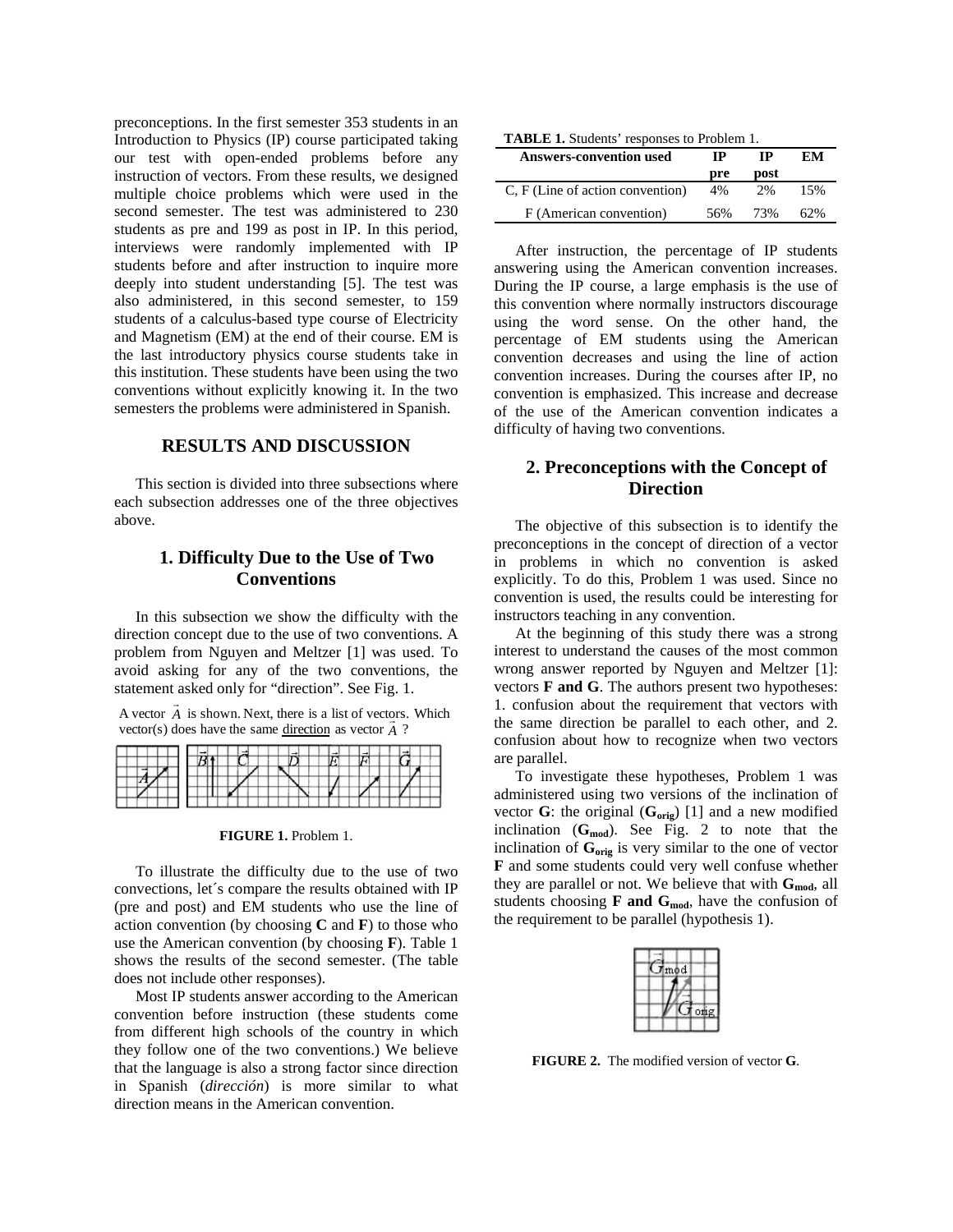Problem 1, in the first semester, was administered to IP students before instruction. In that case the problem was open-ended and students were asked for reasoning. Even with the change in inclination, 12% of students chose **F and Gmod**. Some of these students mentioned explicitly that  $\mathbf{A}$  and  $\mathbf{G}_{\text{mod}}$  were non parallel. A transcription of a student reasoning says: "*Because, although with different angle, the two vectors* ( $\bf{F}$  *and*  $\bf{G}_{mod}$ *) are moving towards the Northeast.*" With this type of reasoning we can conclude that those students have the confusion of the parallelism requirement (hypothesis 1).

Moreover, something very interesting was discovered in the first semester. Another student reasoning is transcribed: "*The direction of vector* **A** *is towards the Northeast. Only vectors* **F** *and* **G** *are in that direction because they are in the first quadrant. Vectors* **B**, **C**, **D** *and* **E** *have different directions and different quadrants."* With this reasoning we can infer that some students not only have the confusion of the parallelism requirement, but also have preconception that vectors with the same direction must point within a range of angles between north and east in the cardinal system, or point within a range of angles in the first quadrant with the vector "foot" at the origin in a Cartesian system. That is, students relate direction with regions and quadrants. This type of reasoning was also found with the interviews. In addition, although not a high percentage, some students include vector **B** with vectors **F** and **G** as the answer, that is, they include vector **B** *"because is in the limit of the quadrant."* 

In the second semester, to more deeply inquire in this incorrect answer and other preconceptions, this problem was administered with multiple choice answers before instruction. In this semester we wanted to quantify the different preconceptions (hypotheses 1 and 2). Problem 1 (in the original and modified versions) was administered randomly among students. Table 2 presents the results.

**TABLE 2.** Answers to problem 1. Data from IP pre.

| <b>Answers</b> | Original<br><b>Version</b> | <b>Modified</b><br><b>Version</b> |
|----------------|----------------------------|-----------------------------------|
| F, G           | 38%                        | 28%                               |
| B, F, G        | 2%                         | 5%                                |
| C.F            | 4%                         | 5%                                |
| F              | 56%                        | 57%                               |
| C, D           | 0%                         | 0%                                |
| None           | 0%                         | 5%                                |

With these results we can establish that from 38% of students who choose options  $\bf{F}$  and  $\bf{G}_{orig}$ , 28% have problems with the parallelism requirement (hypothesis

1) and may have the idea to relate direction with the region or quadrant. If we add the students who answer option **B**, **F**,  $G_{\text{mod}}$ , who probably have the same preconception, the number increases to 33% of students. The other 10% of students (the difference between the 38% and 28%) appears to have a problem recognizing parallel lines (hypothesis 2). The modified version of problem 1 has not been administered in the US. We believe that American students could also have this type of preconceptions.

# **3. Preconceptions with the Concepts of Direction (Line of Action) and Sense**

In this subsection we identify the preconceptions in the concepts of *direction* and *sense* in problems which explicitly the statement uses the line of action convention. The format of Problem 1 was used with the difference that in this problem (Problem 2) the statement asked for a vector with the same "direction and sense" as vector **A**. The results of the first semester show that students have the same preconceptions; however, with different proportions. Therefore, in the second semester, we use the same multiple choice options as the ones for Problem 1. Table 3 presents the results of Problem 2 obtained with IP students before instruction using  $G_{\text{mod}}$ .

| <b>TADLE 3.</b> Allowers to problem 2. Data from it<br>μu. |                         |  |  |  |
|------------------------------------------------------------|-------------------------|--|--|--|
| Answers                                                    | <b>Modified Version</b> |  |  |  |
| F.G                                                        | 13%                     |  |  |  |
| <b>B, F, G</b>                                             | 7%                      |  |  |  |
| C.F                                                        | 3%                      |  |  |  |
| F                                                          | 71%                     |  |  |  |
| C, D                                                       | 3%                      |  |  |  |
| None                                                       | 3%                      |  |  |  |

The result is that 13% of students choose vectors **F** and **Gmod**, relating *direction* and *sense* with the region or quadrant. 7% of students choosing **B**, **F** and **G** have also this preconception having the "*vector* **B** *in the limit.*" Note that there are fewer students with this preconception compared to those who responded to the same problem but just indicating direction on the statement (Table 2). This could be caused by asking them for two different properties (*direction* and *sense*) instead of just one (direction). Since from this problem it is not possible to conclude whether students relate *direction* or *sense* (or the combination) to a region or a quadrant, a third problem was designed.

*Sense* is a concept that depends on *direction* in the line of action convention. Therefore, it was necessary to design a problem with the two concepts but that allows us to know the preconceptions of each concept.